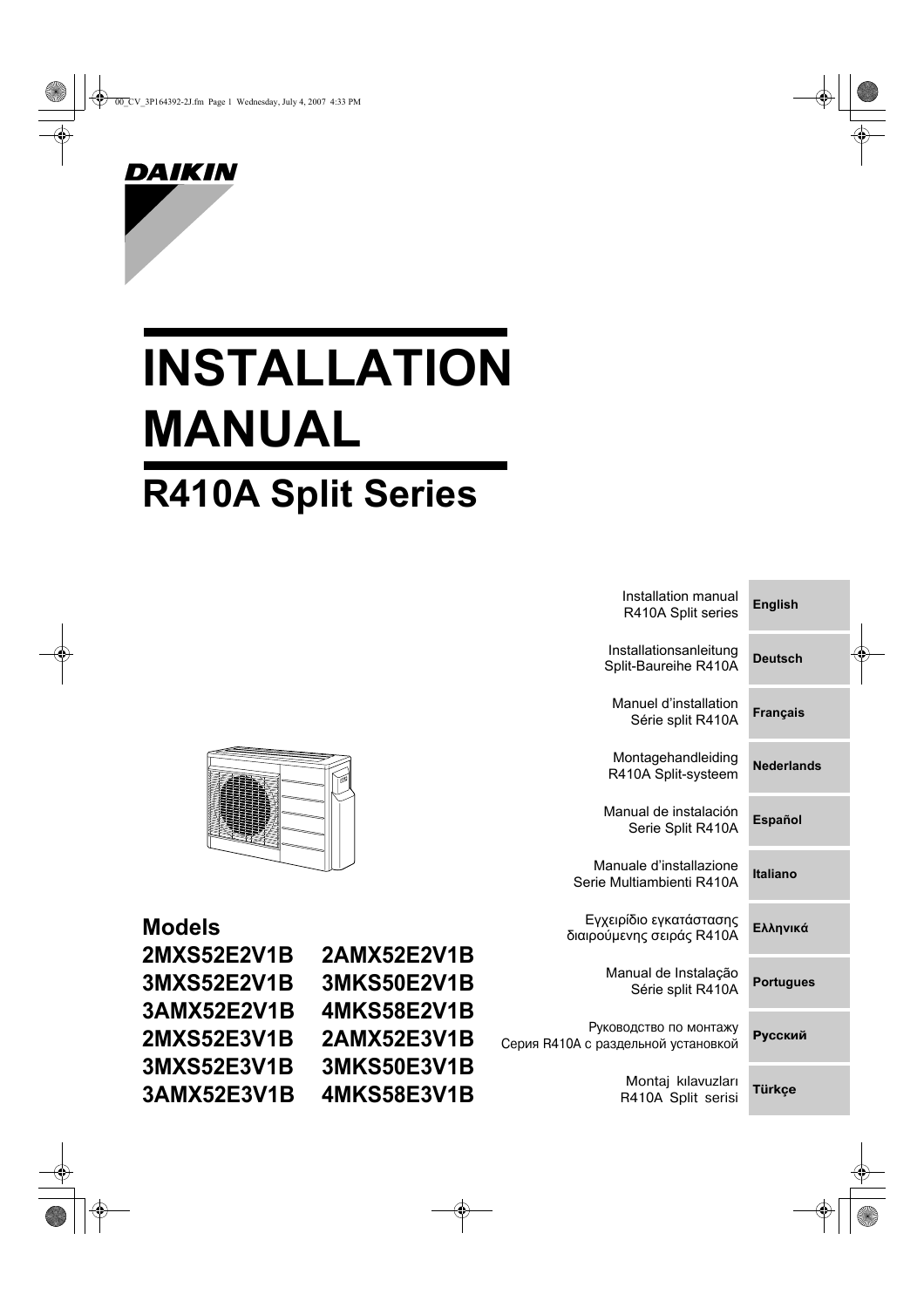| こしこしこ |  |
|-------|--|
| Ξ     |  |

2MXS52E2V1B, 2AMXS2E2V1B, 3MXS52E2V1B,<br>3MKS52E2V1B, 3AMXS2E2V1B, 4MKS58E2V1B,<br>2MXS52E3V1B, 2AMXS2E3V1B, 3MXS52E3V1B,<br>3MKS52E3V1B, 3AMXS2E3V1B, 4MKS58E3V1B 2MXS52E2V1B, 2AMX52E2V1B, 3MXS52E2V1B, 3MKS52E2V1B, 3AMX52E2V1B, 4MKS58E2V1B, 2MXS52E3V1B, 2AMX52E3V1B, 3MXS52E3V1B, 3MKS52E3V1B, 3AMX52E3V1B, 4MKS58E3V1B

2SB63475-13M

**DAIKIN INDUSTRIES, LTD.**<br>Umeda Center Bldg., 2-4-12, Nakazaki-Nishi, Umeda Center Bldg., 2-4-12, Nakazaki-Nishi, Kita-ku, Osaka, 530-8323 Japan Kita-ku, Osaka, 530-8323 Japan

Noboru Murata<br>Manager Quality Control Department<br>Shiga, 1st of Oct. 2007  $\sum_{\mathcal{B} \in \mathcal{B}} \sum_{\mathcal{B} \in \mathcal{B}} \sum_{\mathcal{B} \in \mathcal{B}} \sum_{\mathcal{B} \in \mathcal{B}} \sum_{\mathcal{B} \in \mathcal{B} \setminus \mathcal{B}} \sum_{\mathcal{B} \in \mathcal{B} \setminus \mathcal{B}} \sum_{\mathcal{B} \in \mathcal{B} \setminus \mathcal{B} \setminus \mathcal{B}} \sum_{\mathcal{B} \in \mathcal{B} \setminus \mathcal{B} \setminus \mathcal{B}} \sum_{\mathcal{B} \in \mathcal{B} \setminus \mathcal{B} \setminus \$ 

<u>Ch Murato</u>

Daikin.TCF.015 Daikin.TCF.015 Daikin.TCF.015 Daikin.TCF.015 Daikin.TCF.015 Daikin.TCF.015 Daikin.TCF.015 Daikin.TCF.015 Daikin.TCF.015 Daikin.TCF.015 Daikin.TCF.015 Daikin.TCF.015 Daikin.TCF.015 Daikin.TCF.015 74736-KRQ/EMC97-4957. 74736-KRQ/EMC97-4957. 74736-KRQ/EMC97-4957. 74736-KRQ/EMC97-4957 74736-KRQ/EMC97-4957. 74736-KRQ/EMC97-4957. 74736-KRQ/EMC97-4957. 74736-KRQ/EMC97-4957. 74736-KRQ/EMC97-4957. 74736-KRQ/EMC97-4957. 74736-KRQ/EMC97-4957 74736-KRQ/EMC97-4957. 74736-KRQ/EMC97-4957. 74736-KRQ/EMC97-4957. 74736-KRQ/EMC97-4957. 74736-KRQ/EMC97-4957. 74736-KRQ/EMC97-4957 Daikin.TCF.015

Electromagnetic Compatibility 2004/108/EC Electromagnetic Compatibility 2004/108/EC

Low Voltage 2006/95/EC Low Voltage 2006/95/EC

> Daikin.TCF.015 Daikin.TCF.015 Daikin.TCF.015 Daikin.TCF.015 Daikin.TCF.015 Daikin.TCF.015 Daikin.TCF.015<br>74736-KRQ/EMC97-4957. Daikin.TCF.015 Daikin.TCF.015 Daikin.TCF.015<br>74736-KRQ/EMC97-4957.<br>Daikin.TCF.015 Daikin.TCF.015 Daikin.TCF.015 / 4/ 35-NNJ/EWU3/ -435/.<br>74736-KRQ/EMC97-4957.<br>74736-KRQ/EMC97-4957. Daikin.TCF.015 Daikin.TCF.015 74736-KRQ/EMC97-4957. 74736-KRQ/EMC97-4957. 74736-KRQ/EMC97-4957. 74736-KRQ/EMC97-4957. 74736-KRQ/EMC97-4957. 74736-KRQ/EMC97-4957. 74736-KRQ/EMC97-4957. 74736-KRQ/EMC97-4957. 74736-KRQ/EMC97-4957. 74736-KRQ/EMC97-4957. 74736-KRQ/EMC97-4957. 74736-KRQ/EMC97-4957. 74736-KRQ/EMC97-4957. 74736-KRQ/EMC97-4957. 74736-KRQ/EMC97-4957.

Daikin.TCF.015 Daikin.TCF.015 Daikin.TCF.015 **DAIKIN** 

Daikin.TCF.015<br>74736-KRQ/EMC97-4957

Daikin.TCF.015 Daikin.TCF.015

74736-KRQ/EMC97-4957.

74736-KRQ/EMC97-4957. 74736-KRQ/EMC97-4957.

74736-KRQ/EMC97-4957.

74736-KRQ/EMC97-4957.

74736-KRQ/EMC97-4957.

74736-KRQ/EMC97-4957. 74736-KRQ/EMC97-4957.

Daikin.TCF.015

Daikin.TCF.015

Daikin.TCF.015

Daikin.TCF.015

74736-KRQ/EMC97-4957

74736-KRQ/EMC97-4957

Daikin.TCF.015

Daikin.TCF.015

Daikin.TCF.015

Daikin.TCF.015

Daikin.TCF.015

Daikin.TCF.015

74736-KRQ/EMC97-4957. 74736-KRQ/EMC97-4957.

Daikin.TCF.015 Daikin.TCF.015 Daikin.TCF.015 Daikin.TCF.015 74736-KRQ/EMC97-4957. 74736-KRQ/EMC97-4957.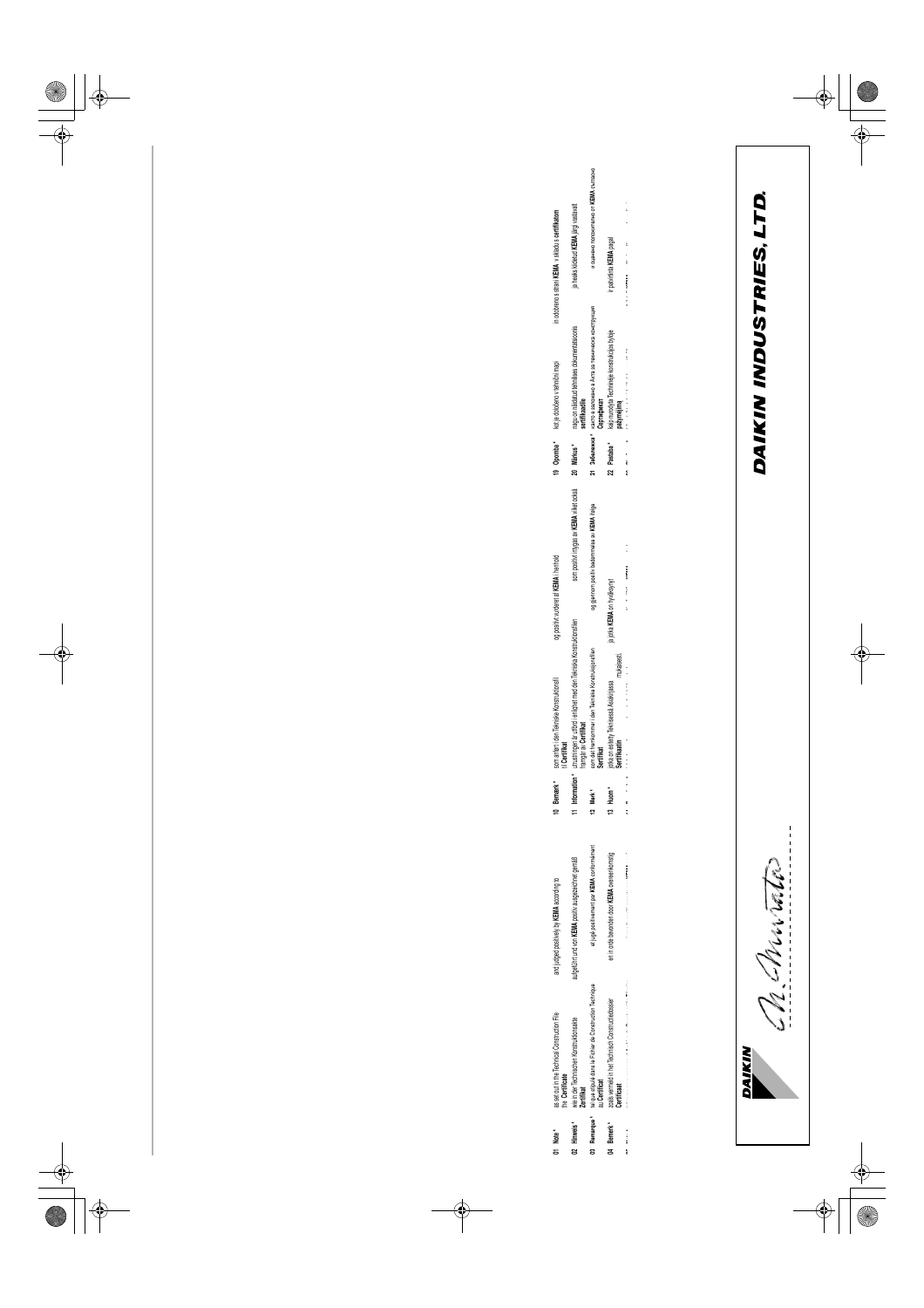# **Safety Precautions**

- Read these Safety Precautions carefully to ensure correct installation.
- This manual classifies the precautions into WARNING and CAUTION.
- Be sure to follow all the precautions below: they are all important for ensuring safety.

### WARNING...............Failure to follow any of WARNING is likely to result in such grave consequences as death or serious injury.

### **CAUTION...............Failure to follow any of CAUTION may in some cases result in grave consequences.**

• The following safety symbols are used throughout this manual:



• After completing installation, test the unit to check for installation errors. Give the user adequate instructions concerning the use and cleaning of the unit according to the Operation Manual.

| ∧ WARNING                                                                                                                                                                                                                                                                                                                       |  |  |
|---------------------------------------------------------------------------------------------------------------------------------------------------------------------------------------------------------------------------------------------------------------------------------------------------------------------------------|--|--|
|                                                                                                                                                                                                                                                                                                                                 |  |  |
| • Installation should be left to the dealer or another professional.<br>Improper installation may cause water leakage, electrical shock, or fire.                                                                                                                                                                               |  |  |
| • Install the air conditioner according to the instructions given in this manual.<br>Incomplete installation may cause water leakage, electrical shock, or fire.                                                                                                                                                                |  |  |
| • Be sure to use the supplied or specified installation parts.<br>Use of other parts may cause the unit to come to lose, water leakage, electrical shock, or fire.                                                                                                                                                              |  |  |
| • Install the air conditioner on a solid base that can support the unit's weight.<br>An inadequate base or incomplete installation may cause injury in the event the unit falls off the base.                                                                                                                                   |  |  |
| • Electrical work should be carried out in accordance with the installation manual and the national electrical wiring<br>rules or code of practice. Insufficient capacity or incomplete electrical work may cause electrical shock or fire.                                                                                     |  |  |
| . Be sure to use a dedicated power circuit. Never use a power supply shared by another appliance.                                                                                                                                                                                                                               |  |  |
| • For wiring, use a cable length enough to cover the entire distance with no connection.<br>Do not use an extension cord. Do not put other loads on the power supply, use a dedicated power circuit.<br>(Failure to do so may cause abnormal heat, electric shock or fire.)                                                     |  |  |
| • Use the specified types of wires for electrical connections between the indoor and outdoor units. Firmly clamp the inter-<br>connecting wires so their terminals receive no external stresses. Incomplete connections or clamping may cause terminal overheating or fire.                                                     |  |  |
| • After connecting interconnecting and supply wiring be sure to shape the cables so that they do not put undue force on the<br>electrical covers or panels. Install covers over the wires. Incomplete cover installation may cause terminal overheating, electrical shock, or fire.                                             |  |  |
| • If any refrigerant has leaked out during the installation work, ventilate the room.<br>Î<br>(The refrigerant produces a toxic gas if exposed to flames.)                                                                                                                                                                      |  |  |
| • After all installation is complete, check to make sure that no refrigerant is leaking out.<br>(The refrigerant produces a toxic gas if exposed to flames.)                                                                                                                                                                    |  |  |
| • When installing or relocating the system, be sure to keep the refrigerant circuit free from substances other than the<br>specified refrigerant (R410A), such as air.<br>(Any presence of air or other foreign substance in the refrigerant circuit causes an abnormal pressure rise or rupture, resulting in injury.)         |  |  |
| • During pump-down, stop the compressor before removing the refrigerant piping.<br>If the compressor is still running and the stop valve is open during pump-down, air will be sucked in when the refrigerant piping is removed,<br>causing abnormal pressure in the freezer cycle which will lead to breakage and even injury. |  |  |
| • During installation, attach the refrigerant piping securely before running the compressor.<br>If the compressor is not attached and the stop valve is open during pump-down, air will be sucked in when the compressor is run, causing<br>abnormal pressure in the freezer cycle which will lead to breakage and even injury. |  |  |
| • Be sure to establish an earth. Do not earth the unit to a utility pipe, arrester, or telephone earth.<br>U<br>Incomplete earth may cause electrical shock, or fire. A high surge current from lightning or other sources may cause damage to the air conditioner.                                                             |  |  |
| . Be sure to install an earth leakage breaker. Failure to install an earth leakage breaker may result in electric shocks, or fire.                                                                                                                                                                                              |  |  |
| <b>CAUTION</b>                                                                                                                                                                                                                                                                                                                  |  |  |
| • Do not install the air conditioner in a place where there is danger of exposure to inflammable gas leakage.                                                                                                                                                                                                                   |  |  |
| If the gas leaks and builds up around the unit, it may catch fire.                                                                                                                                                                                                                                                              |  |  |
| • Establish drain piping according to the instructions of this manual. Inadequate piping may cause flooding.                                                                                                                                                                                                                    |  |  |
| • Tighten the flare nut according to the specified method such as with a torque wrench.<br>If the flare nut is tightened too hard, the flare nut may crack after a long time and cause refrigerant leakage.                                                                                                                     |  |  |
| • Make sure to provide for adequate measures in order to prevent that the outdoor unit be used as a shelter by small animals.<br>Small animals making contact with electrical parts can cause malfunctions, smoke or fire. Please instruct the customer to keep the area around<br>the unit clean.                              |  |  |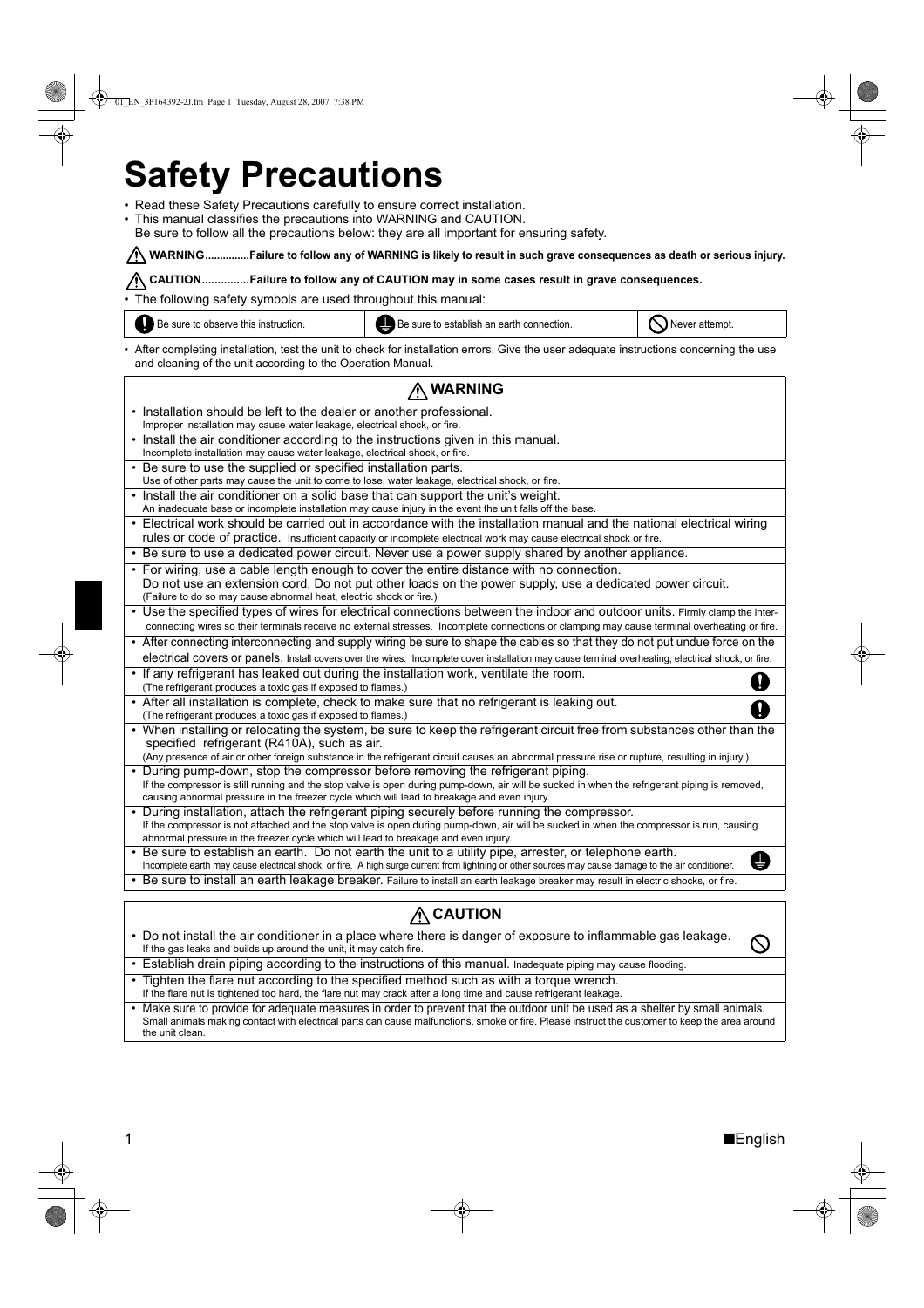## **Accessories**

Accessories supplied with the outdoor unit:



# **Precautions for Selecting the Location**

- 1) Choose a place solid enough to bear the weight and vibration of the unit, where the operation noise will not be amplified.
- 2) Choose a location where the hot air discharged from the unit or the operation noise, will not cause a nuisance to the neighbors of the user.
- 3) Avoid places near a bedroom and the like, so that the operation noise will cause no trouble.
- 4) There must be sufficient spaces for carrying the unit into and out of the site.
- 5) There must be sufficient space for air passage and no obstructions around the air inlet and the air outlet.
- 6) The site must be free from the possibility of flammable gas leakage in a nearby place.
- Locate the unit so that the noise and the discharged hot air will not annoy the neighbors.
- 7) Install units, power cords and inter-unit cables at least 3 meter away from television and radio sets. This is to prevent interference to images and sounds. (Noises may be heard even if they are more than 3 meter away depending on radio wave conditions.)
- 8) In coastal areas or other places with salty atmosphere of sulfate gas, corrosion may shorten the life of the air conditioner.
- 9) Since drain flows out of the outdoor unit, do not place under the unit anything which must be kept away from moisture.

#### **NOTE:**

Cannot be installed hanging from ceiling or stacked.

## **CAUTION**

When operating the air conditioner in a low outdoor ambient temperature, be sure to follow the instructions described below.

- 1) To prevent exposure to wind, install the outdoor unit with its suction side facing the wall.
- 2) Never install the outdoor unit at a site where the suction side may be exposed directly to wind.
- 3) To prevent exposure to wind, it is recommended to install a baffle plate on the air discharge side of the outdoor unit.
- 4) In heavy snowfall areas, select an installation site where the snow will not affect the unit.

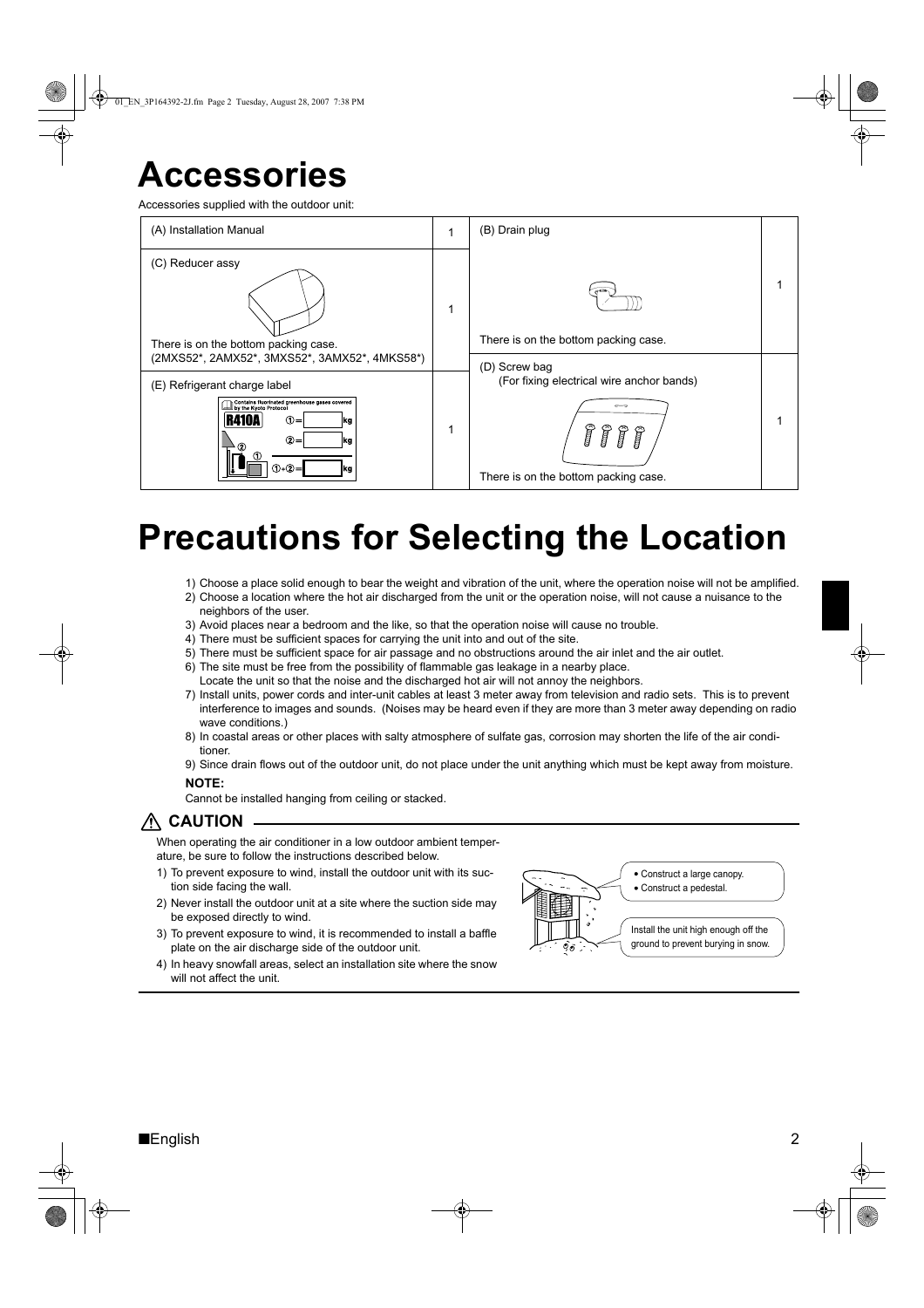# **Indoor/Outdoor Unit Installation Drawings**

For installation of the indoor units, refer to the installation manual which was provided with the units. (The diagram shows a wall-mounted indoor unit.)

### **CAUTION**

1) Do not connect the embedded branch piping and the outdoor unit when only carrying out piping work without connecting the indoor unit in order to add another indoor unit later. Make sure no dirt or moisture gets into either side of the embedded branch piping.

See "7 Refrigerant piping work" on page 8 for details.

2) Heat pump type: It is impossible to connect the indoor unit for one room only. **Be sure to connect at least 2 rooms**. Cooling only type: It is possible to connect the indoor unit for one room only.

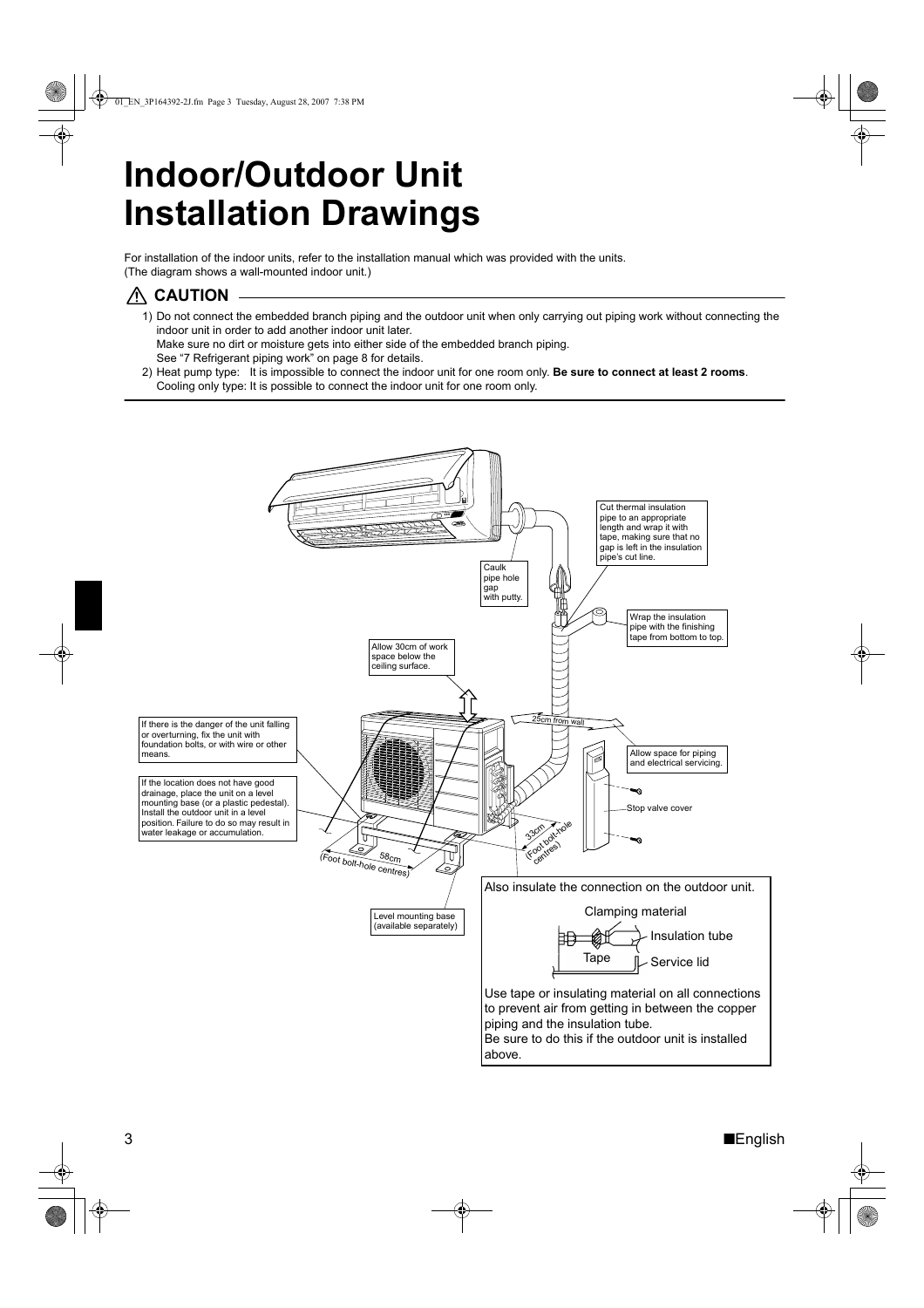# **Installation**

- Install the unit horizontally.
- The unit may be installed directly on a concrete verandah or a solid place if drainage is good.
- If the vibration may possibly be transmitted to the building, use a vibration-proof rubber (field supply).

## **1. Connections (connection port)**

Install the indoor unit according to the table below, which shows the relationship between the class of indoor unit and the corresponding port.

The total indoor unit class that can be connected to this unit:

| Heat pump type:    | $2AMX52* - Up to 8.5kW$  |
|--------------------|--------------------------|
|                    | $2MXS52* - Up to 8.5kW$  |
|                    | $3MXS52* - Up to 9.0kW$  |
|                    | $3AMX52* - Up to 9.0kW$  |
| Cooling only type: | $3MKS50* - Up to 9.5kW$  |
|                    | $4MKS58* - Up to 10.0kW$ |

| Port | 2MXS52*<br>2AMX52*               | 3MXS52*<br>3AMX52*             | 3MKS50*        | 4MKS58*                                                  |
|------|----------------------------------|--------------------------------|----------------|----------------------------------------------------------|
| A    | #<br>#<br>#<br>$(35)$ , 50<br>25 | 20, 25, 35, 42                 | 20, 25, 35, 42 | 20, 25, 35, 42                                           |
| B    | #<br>#<br>#<br>$(35)$ , 50<br>25 | 20, 25, 35, 42                 | 20, 25, 35, 42 | 20, 25, 35, 42                                           |
| C    |                                  | #<br>#<br>(25)<br>(35),(42),50 | 20, 25, 35, 42 | #<br>#<br>#<br>(35)<br>25 <sup>2</sup><br>$(42)$ , 50    |
| D    |                                  |                                |                | #<br>#<br>#<br>#<br>25<br>35 <sup>2</sup><br>$(42)$ , 50 |

: Use a reducer to connect pipes.

- : Use No. 2 and 4 reducers #
- $\triangle$  : Use No. 5 and 6 reducers
- □ : Use No. 1 and 3 reducers

Refer to "How to Use Reducers" on page 10 for information on reducer numbers and their shapes.

# **Precautions on Installation**

- Check the strength and level of the installation ground so that the unit will not cause any operating vibration or noise after installed. • In accordance with the foundation drawing in fix the unit securely by means of the foundation bolts. (Prepare four sets of M8 or
- M10 foundation bolts, nuts and washers each which are available on the market.)
- It is best to screw in the foundation bolts until their length are 20mm from the foundation surface.

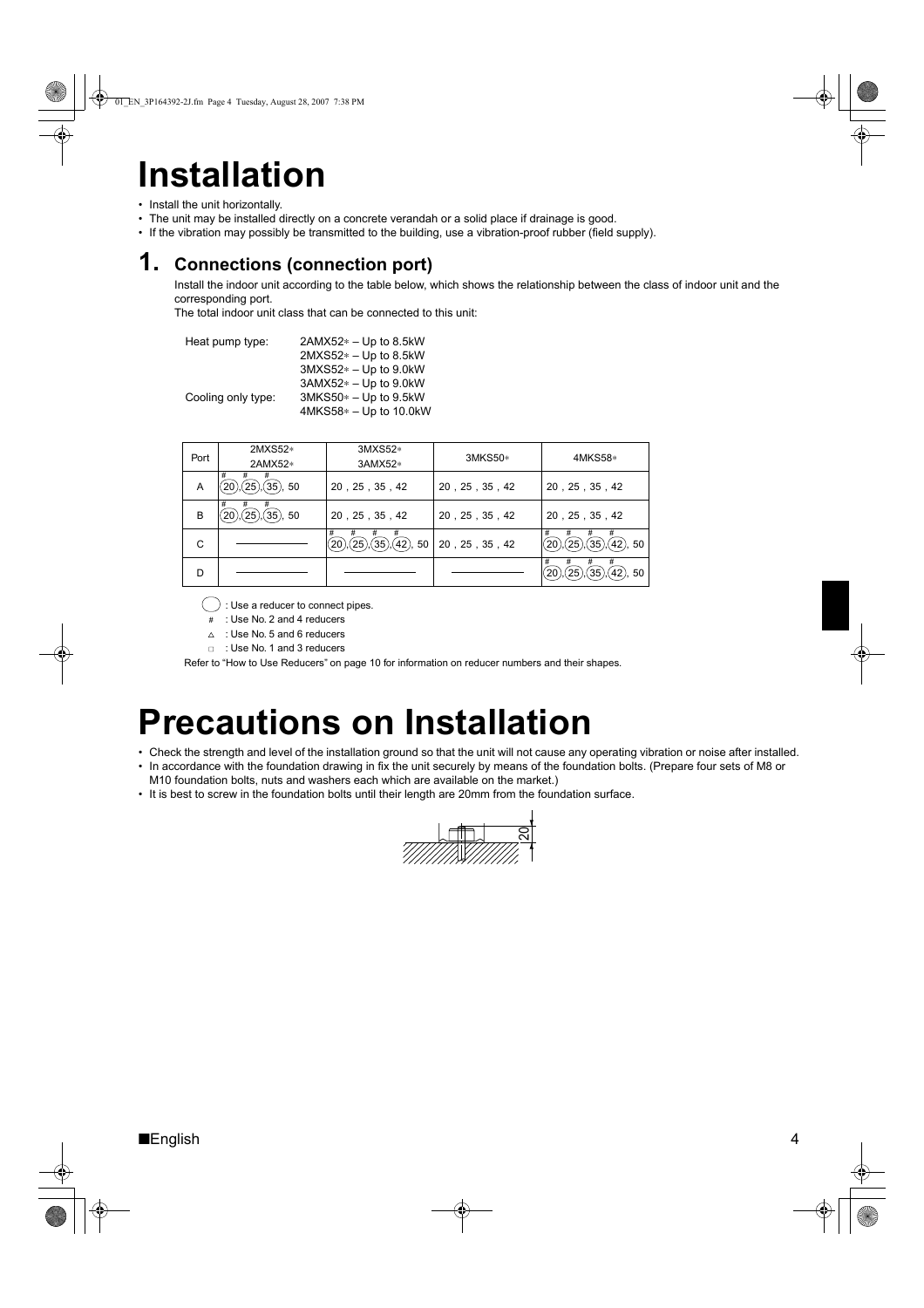# **Outdoor Unit Installation Guideline**

• Where a wall or other obstacle is in the path of outdoor unit's intake or exhaust airflow, follow the installation guidelines below. • For any of the below installation patterns, the wall height on the exhaust side should be 1200mm or less.

### Wall facing one side



Walls facing two sides



Unit: mm

# **Selecting a Location for Installation of the Indoor Units**

• The maximum allowable length of refrigerant piping, and the maximum allowable height difference between the outdoor and indoor units, are listed below.

(The shorter the refrigerant piping, the better the performance. Connect so that the piping is as short as possible. **Shortest allowable length per room is 3m.**)

| Outdoor unit capacity class              | 2MXS52, 2AMX52, 3MXS52, 3AMX52, 3MKS50, 4MKS58 |
|------------------------------------------|------------------------------------------------|
| Piping to each indoor unit               | 25m max.                                       |
| Total length of piping between all units | 50m max.                                       |





If the outdoor unit is positioned higher than the indoor units.

If the outdoor unit is positioned otherwise. (If lower than one or more indoor units)

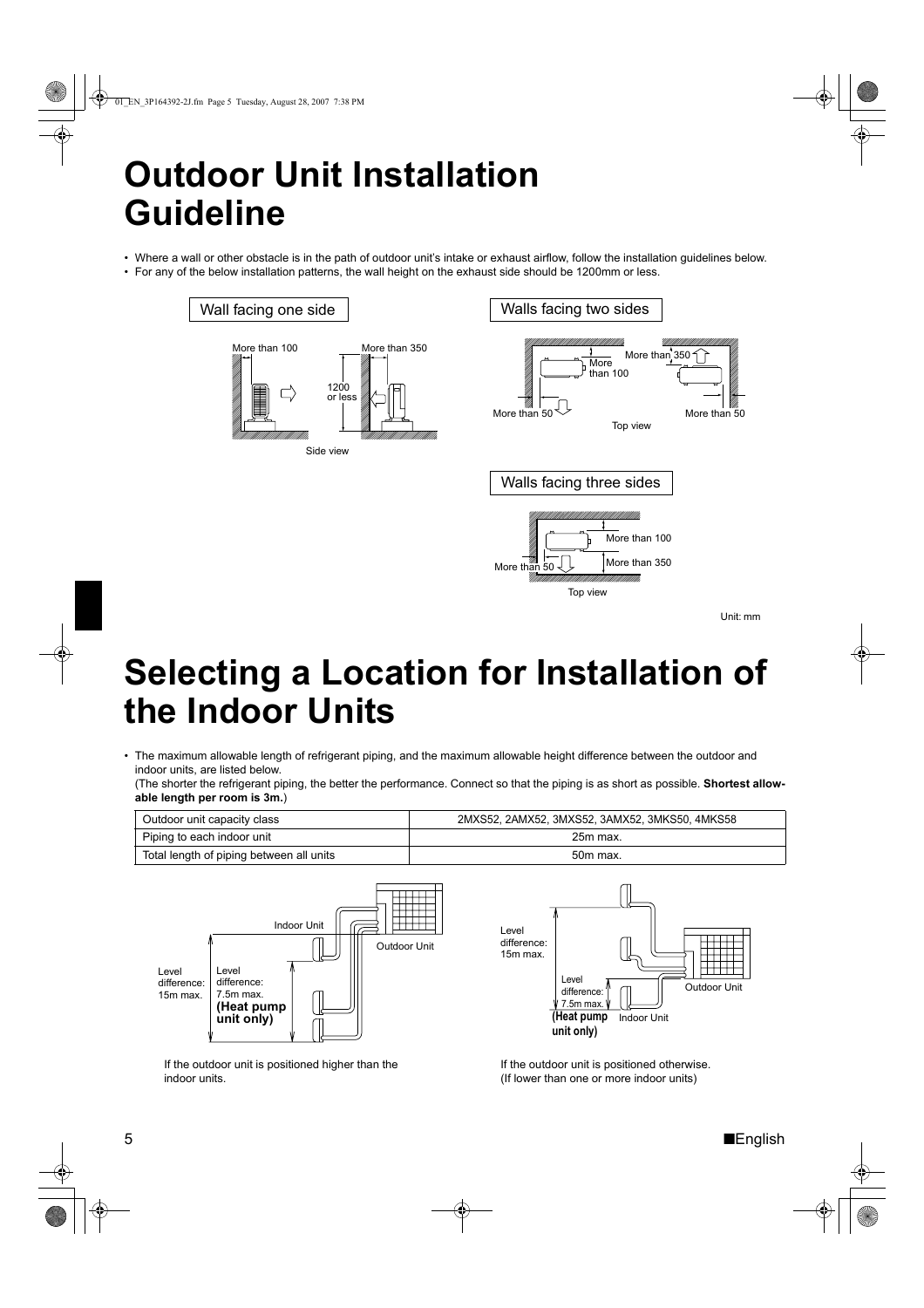# **Refrigerant Piping Work**

## **1. Installing outdoor unit**

1) When installing the outdoor unit, refer to "Precautions for Selecting the Location" and the "Indoor/Outdoor Unit Installation Drawings".

Drain-water hole

Drain plug  $\leftarrow$   $\leftarrow$   $\leftarrow$  While pressing

Bottom frame

闽

Hose (available commercially, inner dia. 16mm)

2) If drain work is necessary, follow the procedures below.

## **2. Drain work**

- 1) Use drain plug for drainage.
- 2) If the drain port is covered by a mounting base or floor surface, place additional foot bases of at least 30mm in height under the outdoor unit's feet.
- 3) In cold areas, do not use a drain hose with the outdoor unit. (Otherwise, drain water may freeze, impairing heating performance.)

## **3. Refrigerant piping**



- 1) Use the flare nut fixed to the main unit. (To prevent cracking of the flare nut by aged deterioration.)
- 2) To prevent gas leakage, apply refrigeration oil only to the inner surface of the flare. (Use refrigeration oil for R410A.)
- 3) Use torque wrenches when tightening the flare nuts to prevent damage to the flare nuts and gas leakage.

Align the centres of both flares and tighten the flare nuts 3 or 4 turns by hand. Then tighten them fully with the torque wrenches.

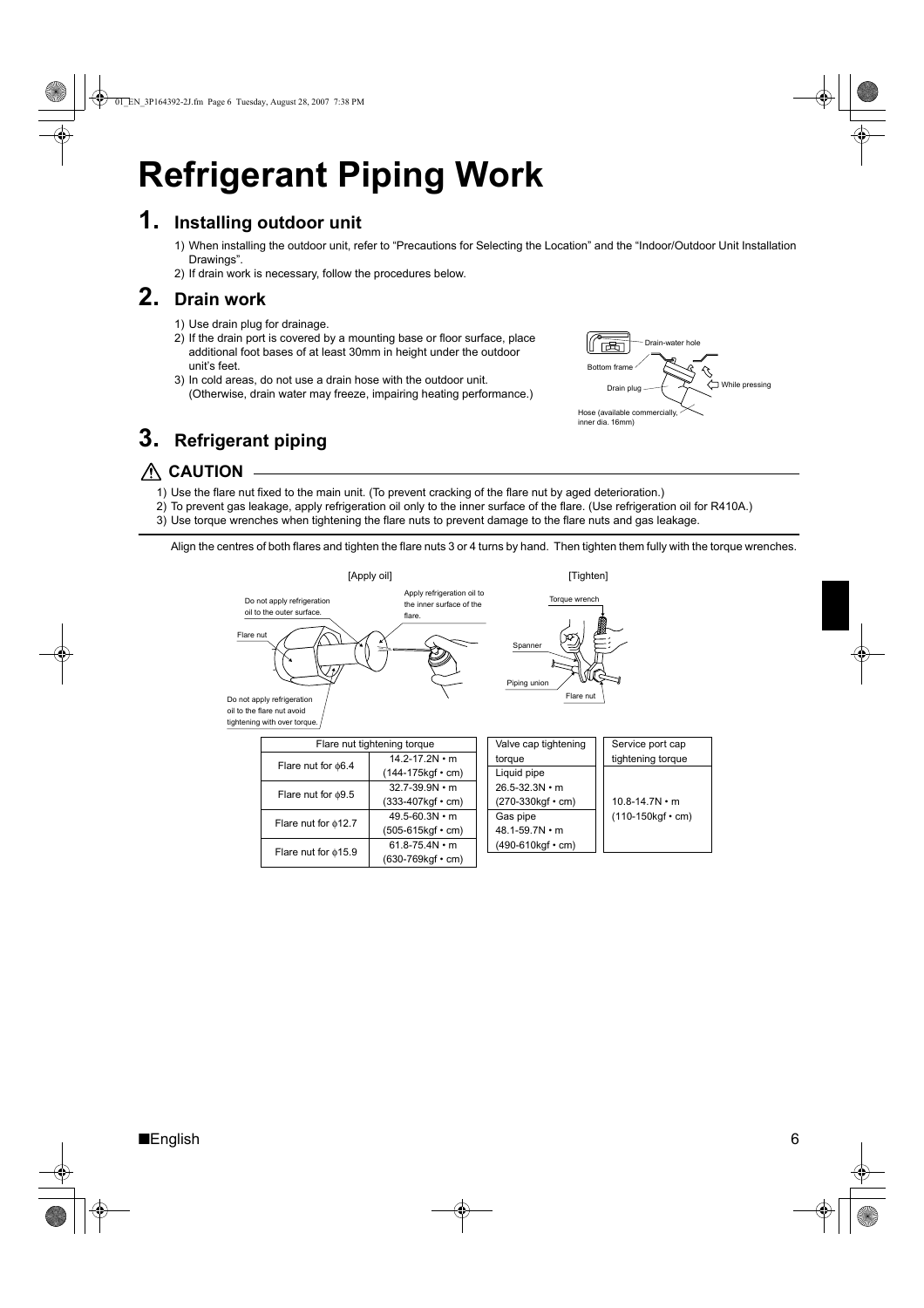# **Refrigerant Piping Work**

### **4. Purging air and checking gas leakage**

1) When piping work is completed, it is necessary to purge the air and check for gas leakage.

### **WARNING**

- 1) Do not mix any substance other than the specified refrigerant (R410A) into the refrigeration cycle.
- 2) When refrigerant gas leaks occur, ventilate the room as soon and as much as possible.
- 3) R410A, as well as other refrigerants, should always be recovered and never be released directly into the environment.
- 4) Use a vacuum pump for R410A exclusively. Using the same vacuum pump for different refrigerants may damage the vacuum pump or the unit.

#### • If using additional refrigerant, perform air purging from the refrigerant pipes and indoor unit using a vacuum pump, then charge additional refrigerant.

- Use a hexagonal wrench (4mm) to operate the stop valve rod.
- All refrigerant pipe joints should be tightened with a torque wrench at the specified tightening torque.
- 1) Connect projection side of charging hose (which comes from gauge manifold) to gas stop valve's service port.

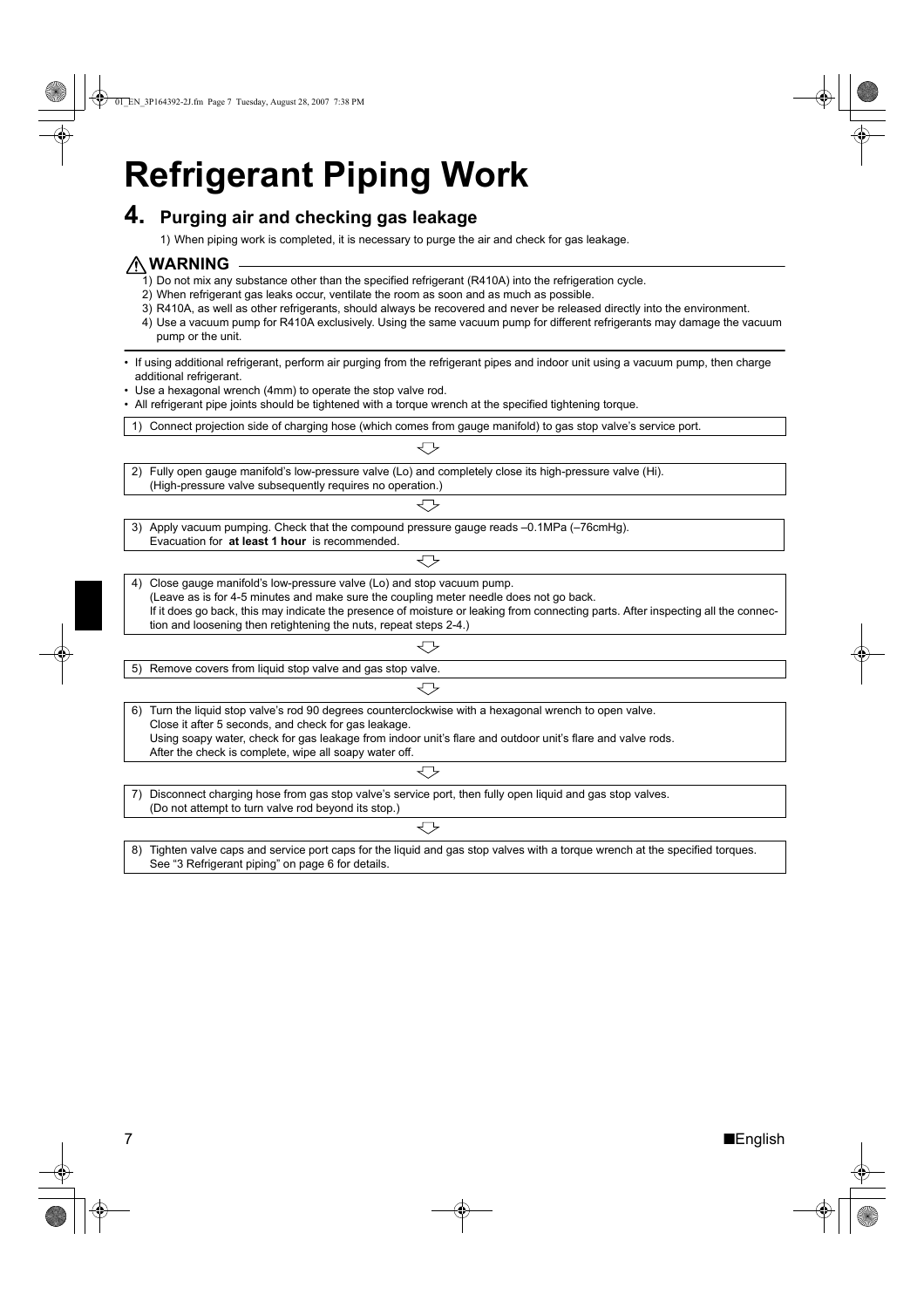## **5. Refilling the refrigerant**

Check the type of refrigerant to be used on the machine nameplate.

### **Precautions when adding R410A**

### **Fill from the liquid pipe in liquid form.**

It is a mixed refrigerant, so adding it in gas form may cause the refrigerant composition to change, preventing normal operation.

1) Before filling, check whether the cylinder has a siphon attached or not. (It should have something like "liquid filling siphon attached" displayed on it.)

Filling a cylinder with an attached siphon



There is a siphon pipe inside, so the cylinder need not be upside-down to fill with liquid.

Stand the cylinder upright when filling.

| Turn the cylinder upside-down<br>when filling. |
|------------------------------------------------|
|                                                |

Filling other cylinders

2) Be sure to use the R410A tools to ensure pressure and to prevent foreign objects entering.

## **6. Charging with refrigerant**

1) If the total length of piping for all rooms exceeds the figure listed below, additionally charge with **20g** of refrigerant (R410A) for each additional meter of piping.

| Outdoor capacity class               | 2MXS52, 2AMX52, 3MXS52, 3AMX52 |
|--------------------------------------|--------------------------------|
| Total length of piping for all rooms | 30m                            |

### ■ **For cooling only**

• Cooling only models (3MKS50, 4MKS58) are chargeless. There is no need to charge with refrigerant.

#### **Important information regarding the refrigerant used** This product contains fluorinated greenhouse gases covered by the Kyoto Protocol. Do not vent gases into the atmosphere. Refrigerant type: **R410A** GWP<sup>(1)</sup> value: **1975**  $(1)$  GWP = global warming potential Please fill in with indelible ink,  $\blacksquare$   $\odot$  the factory refrigerant charge of the product,  $\blacksquare$   $\oslash$  the additional refrigerant amount charged in the field and  $\Box$   $\Diamond$  +  $\oslash$  the total refrigerant charge on the refrigerant charge label supplied with the product. The filled out label must be adhered in the proximity of the product charging port (e.g. onto the inside of the stop valve cover). **1** factory refrigerant charge of the product: see unit name plate Contains fluorinated greenhouse gases covered<br>
by the Kyoto Protocol **4 2** additional refrigerant amount charged in the field ①: kg (Refer to the above information for the quantity of refrigerant **1** replenishment.)  $(2)$ : kg **2 3** total refrigerant charge **4** Contains fluorinated greenhouse gases covered by the Kyoto Protocol  $(1) + (2)$ kg **5** outdoor unit **3 6** refrigerant cylinder and manifold for charging **6 5**

## **CAUTION**

Even though the stop valve is fully closed, the refrigerant may slowly leak out; do not leave the flare nut removed for a long period of time.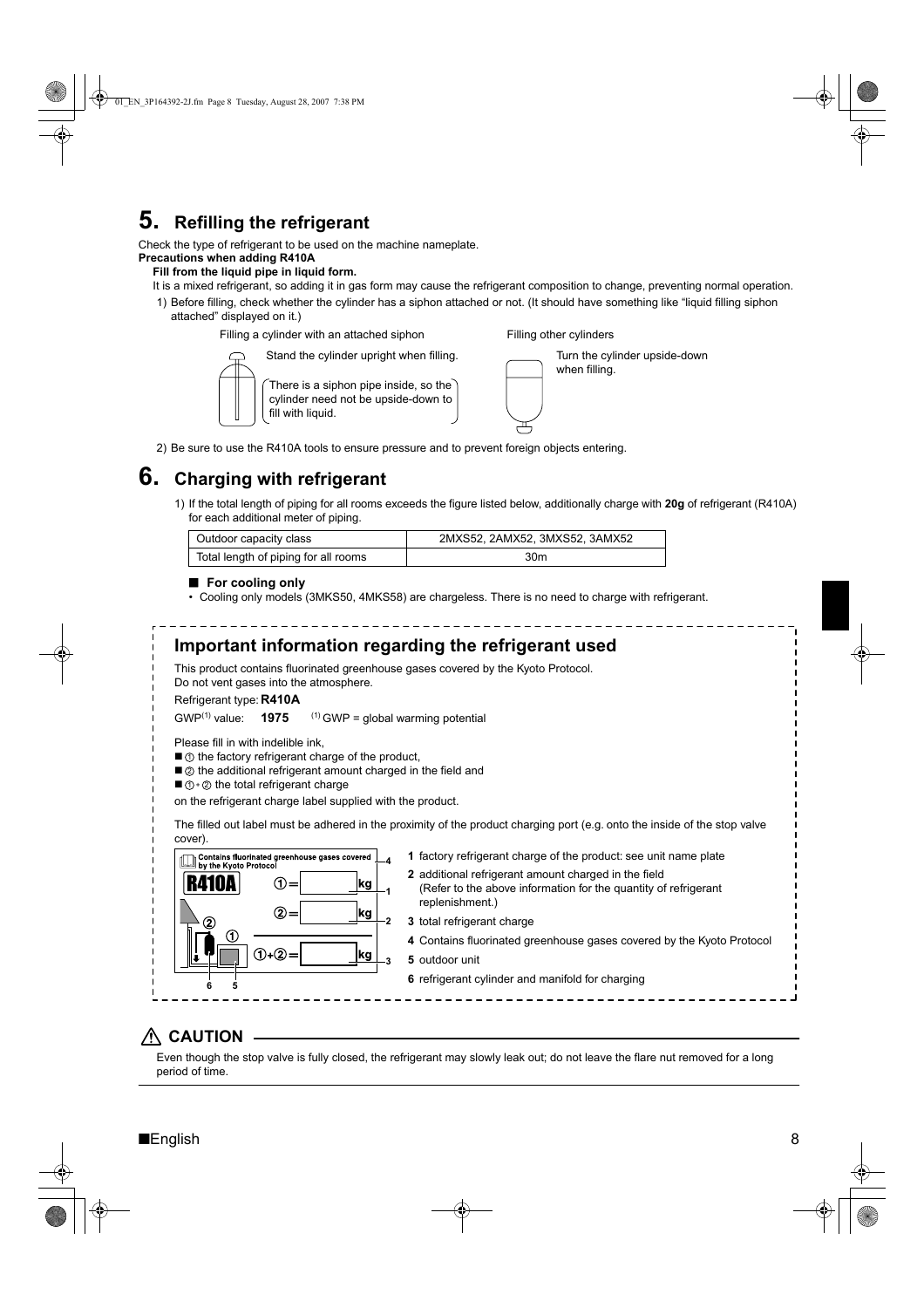# **Refrigerant Piping Work**

## **7. Refrigerant piping work**

### **Cautions on pipe handling**

- 1) Protect the open end of the pipe against dust and moisture.
- 2) All pipe bends should be as gentle as possible. Use a pipe bender for bending. (Bending radius should be 30 to 40mm or larger.)

### **Selection of copper and heat insulation materials**

When using commercial copper pipes and fittings, observe the following:

1) Insulation material: Polyethylene foam

Heat transfer rate: 0.041 to 0.052W/mK (0.035 to 0.045kcal/mh°C) Refrigerant gas pipe's surface temperature reaches 110°C max. Choose heat insulation materials that will withstand this temperature.

2) Be sure to insulate both the gas and liquid piping and to provide insulation dimensions as below.

| Pipe size                              | Pipe insulation                        |  |
|----------------------------------------|----------------------------------------|--|
| O.D.: 6.4mm / Thickness: 0.8mm         | I.D.: 8-10mm / Thickness: 10mm min.    |  |
| O.D.: 9.5mm, 12.7mm / Thickness: 0.8mm | $I.D.: 12-15mm / Thickness: 13mm min.$ |  |
| O.D.: 15.9mm / Thickness: 1.0mm        | I.D.: 16–20mm / Thickness: 13mm min.   |  |

3) Use separate thermal insulation pipes for gas and liquid refrigerant pipes.

## **8. Flaring the pipe end**

- 1) Cut the pipe end with a pipe cutter.
- 2) Remove burrs with the cut surface facing downward so that the chips do not enter the pipe.
- 3) Put the flare nut on the pipe.
- 4) Flare the pipe.
- 5) Check that the flaring is properly made.







right angles.)  $\nabla \sim$  Remove burrs

(Cut exactly



## **WARNING**

- 1) Do not use mineral oil on flared part.
- 2) Prevent mineral oil from getting into the system as this would reduce the lifetime of the units.
- 3) Never use piping which has been used for previous installations. Only use parts which are delivered with the unit.
- 4) Do never install a drier to this R410A unit in order to guarantee its lifetime.
- 5) The drying material may dissolve and damage the system.
- 6) Incomplete flaring may cause refrigerant gas leakage.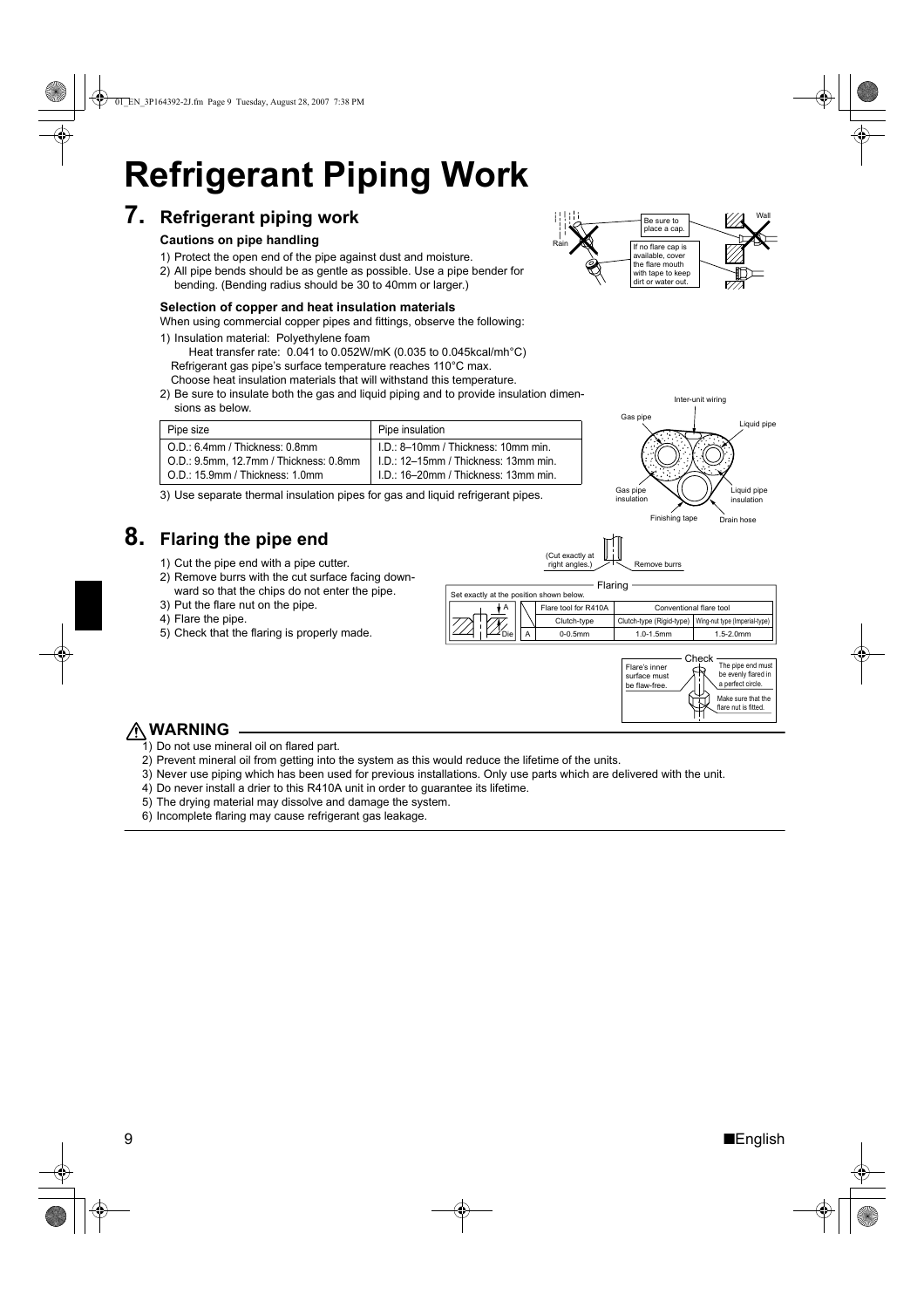# **How to Use Reducers**



Use the reducers supplied with the unit as described below.

1) Connecting a pipe of φ12.7 to a gas pipe connection port for φ15.9:



2) Connecting a pipe of  $\phi$ 9.5 to a gas pipe connection port for  $\phi$ 15.9:



3) Connecting a pipe of φ9.5 to a gas pipe connection port for φ12.7:



- When using the reducer packing shown above, be careful not to overtighten the nut, or the smaller pipe may be damaged. (about 2/3 - 1 the normal torque)
- Apply a coat of refrigeration oil to the threaded connection port of the outdoor unit where the flare nut comes in.
- Use an appropriate wrench to avoid damaging the connection thread by overtightening the flare nut.

| Flare nut tightening torque |                                            |  |  |
|-----------------------------|--------------------------------------------|--|--|
| Flare nut for $\phi$ 9.5    | $32.7 - 39.9N \cdot m$<br>(333-407kgf·cm)  |  |  |
| Flare nut for \$12.7        | $49.5 - 60.3N \cdot m$<br>(505-615kgf·cm)  |  |  |
| Flare nut for $\phi$ 15.9   | $61.8 - 75.4 N \cdot m$<br>(630-769kgf·cm) |  |  |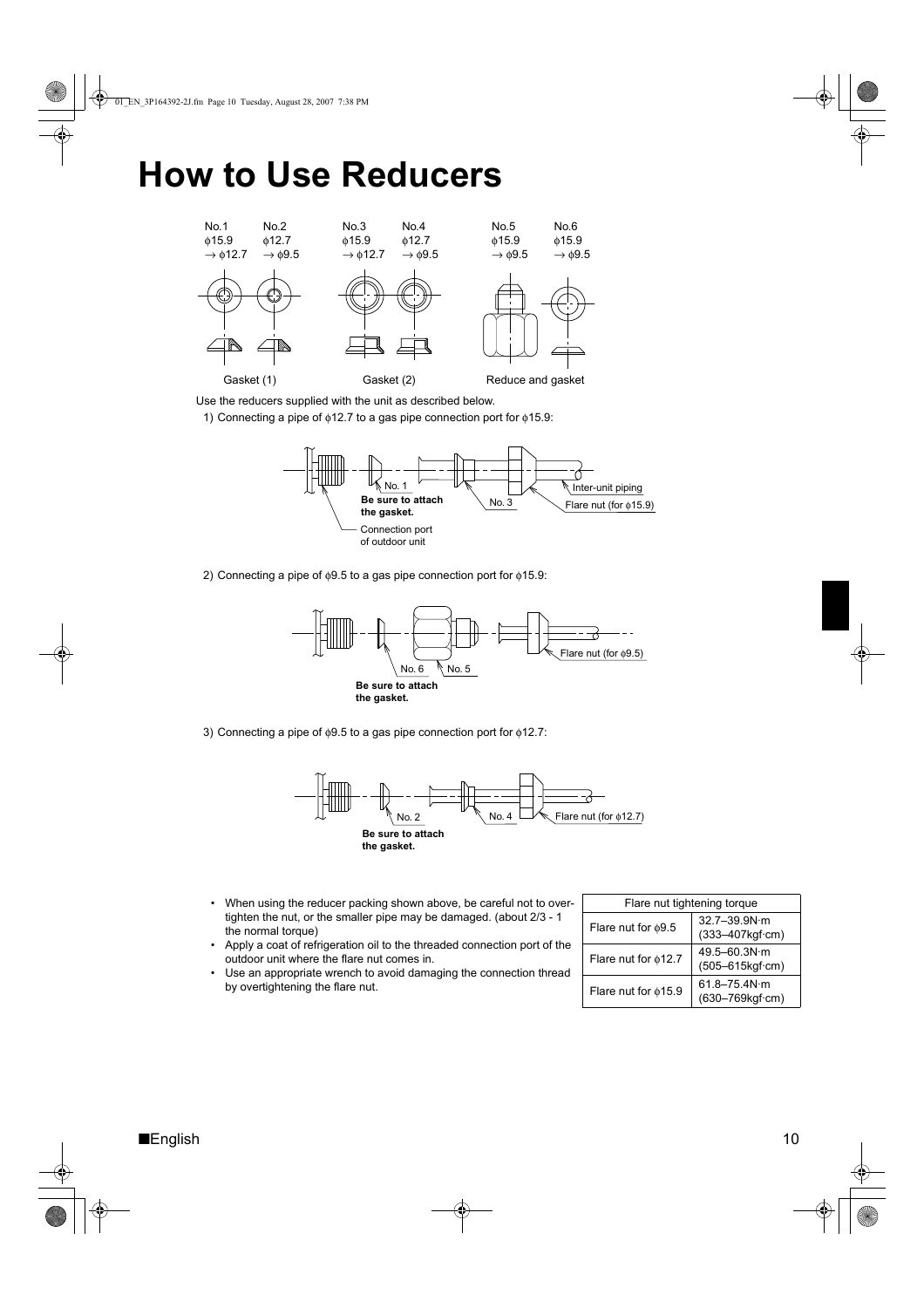# **Pump Down Operation**

- **In order to protect the environment, be sure to pump down when relocating or disposing of the unit.**
	- 1) Remove the valve cap from liquid stop valve and gas stop valve.
	- 2) Carry out forced cooling operation.
	- 3) After five to ten minutes, close the liquid stop valve with a hexagonal wrench.
	- 4) After two to three minutes, close the gas stop valve and stop forced cooling operation.



## **1. Forced operation**

- 1) Turn the Operation Mode switch (SW2) to "COOL". (Heat pump only)
- 2) Press the Forced Operation switch (SW1) to begin forced cooling. Press the Forced Operation switch (SW1) again to stop forced cooling.

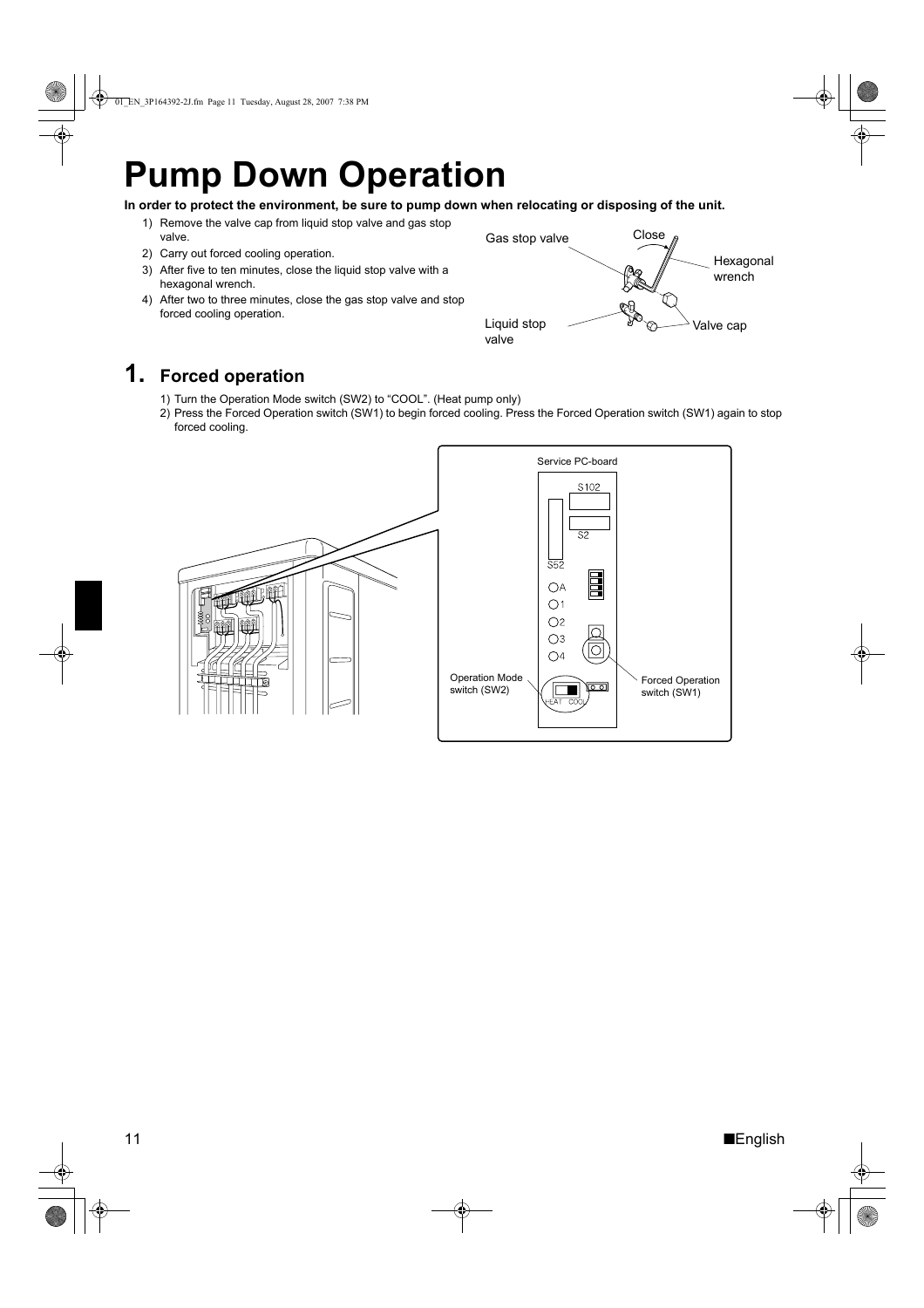# **Wiring**

## **WARNING**

- 1) Do not use tapped wires, strand wires, extensioncords, or starburst connections, as they may cause overheating, electrical shock, or fire. 2) Do not use locally purchased electrical parts inside the product. (Do not branch the power for the drain pump, etc., from the
- terminal block.) Doing so may cause electric shock or fire.
- 3) Be sure to install an earth leakage breaker. (One that can handle higher harmonics.) (This unit uses an inverter, which means that it must be used an earth leakage breaker capable handling harmonics in order to prevent malfunctioning of the earth leakage breaker itself.)
- 4) Use an all-pole disconnection type breaker with at least 3 mm between the contact point gaps.

#### • Do not turn ON the safety breaker until all work is completed.

- 1) Strip the insulation from the wire (20mm).
- 2) Connect the connection wires between the indoor and outdoor units **so that the terminal numbers match**. Tighten the terminal screws securely. We recommend a flathead screwdriver be used to tighten the screws. The screws are packed with the terminal board.





3) Pull the wire and make sure that it does not disconnect. Then fix the wire in place with a wire stop.

#### ■ **Earth**

This air conditioner must be earthed.

For earthing, follow the applicable local standard for electrical installations.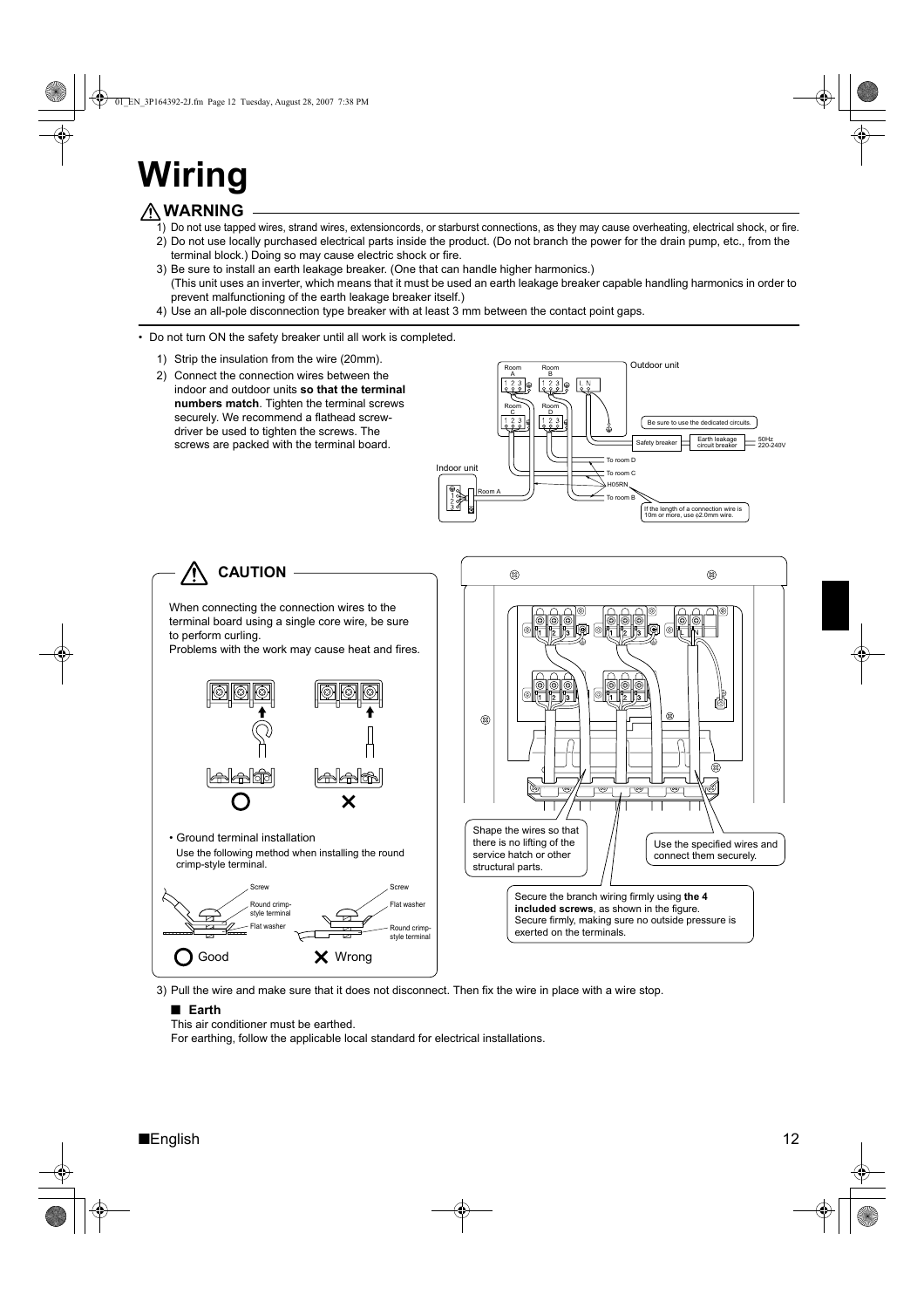# **Priority Room Setting**

• To use priority room setting, initial settings must be made when the unit is installed. Explain the priority room setting, as described below, to the customer, and confirm whether or not the customer wants to use priority room setting. Setting it in the guest and living rooms is convenient.

## **1. About the priority room setting function**

The indoor unit for which priority room setting is applied takes priority in the following cases.

### **1-1. Operation mode priority**

The operation mode of the indoor unit which is set for priority room setting takes priority. If the set indoor unit is operating, all other indoor units do not operate and enter standby mode, according to the operation mode of the set indoor unit.

### **1-2. Priority during high-power operation**

If the indoor unit which is set for priority room setting is operating at high power, the capabilities of other indoor units will be somewhat reduced. Power supply gives priority to the indoor unit which is set for priority room setting.

### **1-3. Quiet operation priority**

Setting the indoor unit to quiet operation will make the outdoor unit run quietly.



### **Setting procedure**

Slide the switch to the ON side for the switch that corresponds to the piping connected to the indoor unit to be set. (In the figure below, it is room A.)

Once the settings are complete, reset the power. **Be sure to only set one room**



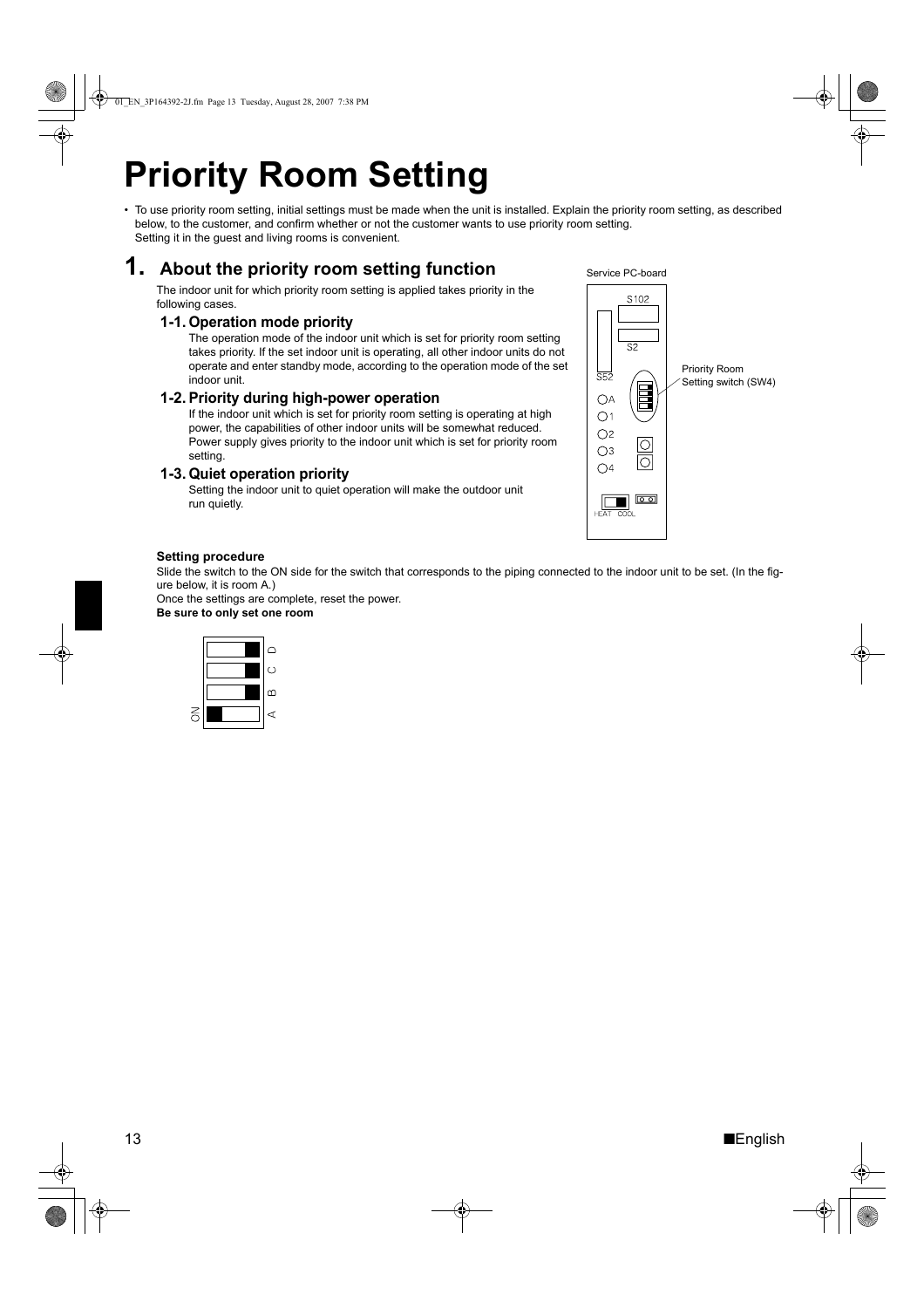# **Night Quiet Mode Setting**

• If night quiet mode is to be used, initial settings must be made when the unit is installed.

Explain night quiet mode, as described below, to the customer, and confirm whether or not the customer wants to use night quiet mode.

### **About night quiet mode**

The night quiet mode function reduces operating noise of the outdoor unit at nighttime. This function is useful if the customer is worried about the effects of the operating noise on the neighbors.

However, if night quiet mode is running, cooling/heating capacity will be saved.

### **Setting procedure**

Remove the SW5 jumper switch.

Once the settings are complete, reset the power.

### **NOTE:**

Install the removed jumper switch as described below. This switch will be needed to later disable this setting.





Jumper switch **After removing** 





# **COOL/ HEAT Mode Lock <S15> (Heat Pump Units Only)**

• Use the S15 connector to set the unit to only cool or heat. Setting to only heat (H): short-circuit pins 1 and 3 of the connector <S15> Setting to only cool (C): short-circuit pins 3 and 5 of the connector <S15> The following specifications apply to the connector housing and pins. JST products Housing: VHR-5N

Pin: SVH-21T-1,1 Note that forced operation is also possible in COOL/HEAT mode.



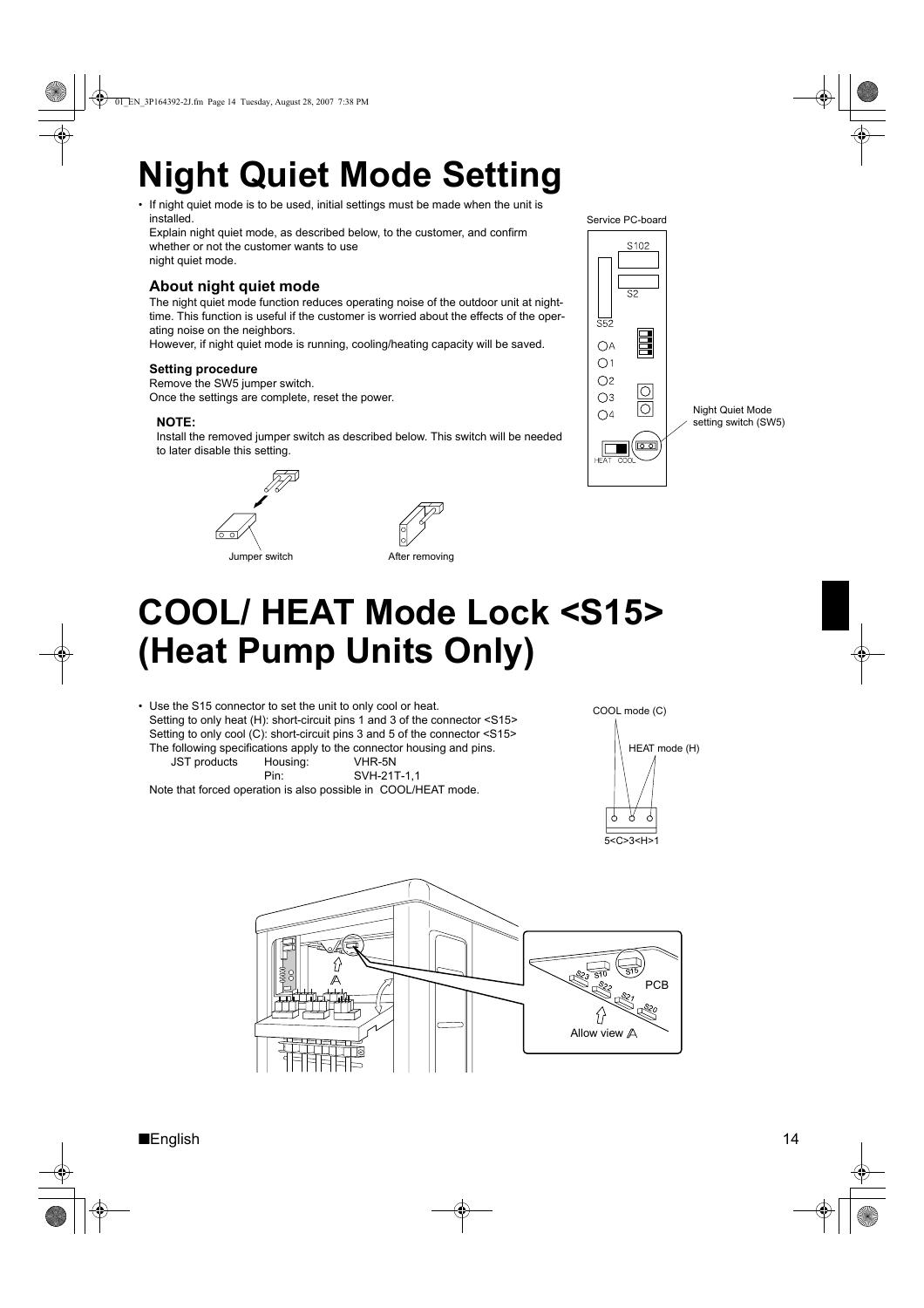# **Test Run and Final Check**

• Before starting the test run, measure the voltage at the primary side of the safety breaker. Check that it is 220-240V.

- Check that all liquid and gas stop valves are fully open.
- Check that piping and wiring all match. The wiring error check can be conveniently used for underground wiring and other wiring that cannot be directly checked.

## **1. Wiring error check**

- This product is capable of automatic correction of wiring error.
- Press the "wiring error check switch" on the outdoor unit service monitor print board. However, the wiring error check switch will not function for one minute after the safety breaker is turned on, or depending on the outside air conditions (See NOTE 2.). Approximately 10–15 minutes after the switch is pressed, the errors in the connection wiring will be corrected.

The service monitor LEDs indicate whether or not correction is possible, as shown in the table below. For details about how to read the LED display, refer to the service guide.

If self-correction is not possible, check the indoor unit wiring and piping in the usual manner.

|              |                            |  |                                     |                                 | Message                 |
|--------------|----------------------------|--|-------------------------------------|---------------------------------|-------------------------|
| All Flashing |                            |  |                                     | Automatic correction impossible |                         |
| Status       | Flashing One after another |  | Automatic correction completed      |                                 |                         |
|              |                            |  | (One or more of LEDs 1 to 4 are ON) |                                 | Abnormal stop [NOTE. 4] |

### **Wiring correct example**



Order of LED flashing:  $2 \rightarrow 1 \rightarrow 3 \rightarrow 4$ 

#### **NOTE:**

- 1) For two rooms, LED 3 and 4 are not displayed, and for three rooms, LED 4 is not displayed.
- 2) If the outside air temperature is **5**°**C or less** , the wiring error check function will not operate.
- 3) After wiring error check operation is completed, LED indication will continue until ordinary operation starts. This is normal.
- 4) Follow the product diagnosis procedures. (Check the nameplate on the underside of the stop valve.)



Service PC-board

 $$102$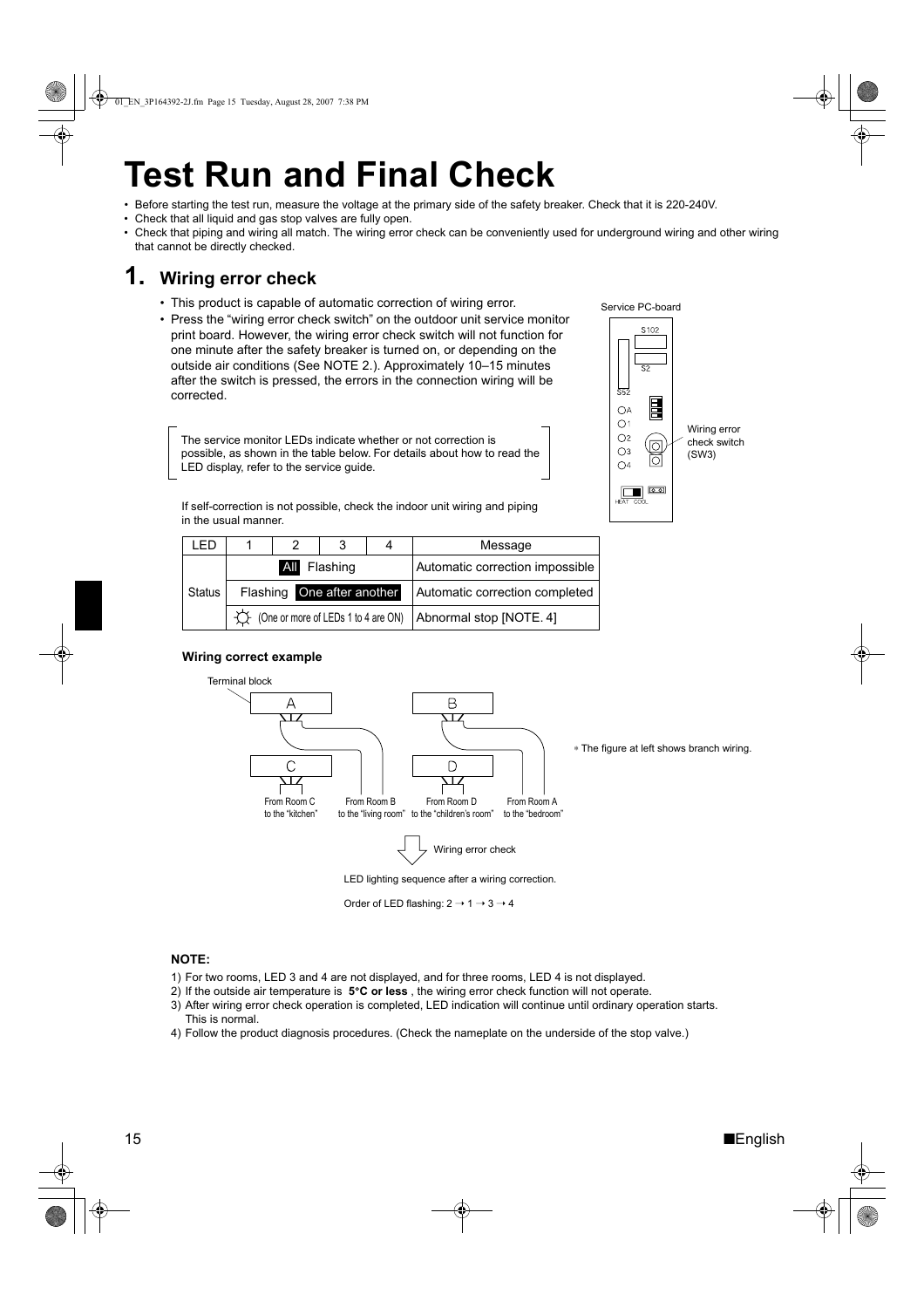## **2. Test run and final check**

- 1) To test cooling, set for the lowest temperature. To test heating, set for the highest temperature. (Depending on the room temperature, only heating or cooling (but not both) may be possible.)
- 2) After the unit is stopped, it will not start again (heating or cooling) for approximately 3 minutes.
- 3) During the test run, first check the operation of each unit individually. Then also check the simultaneous operation of all indoor units.
	- Check both heating and cooling operation.
- 4) After running the unit for approximately 20 minutes, measure the temperatures at the indoor unit inlet and outlet. If the measurements are above the values shown in the table below, then they are normal.

|                                                    | Cooling     | Heating      |
|----------------------------------------------------|-------------|--------------|
| Temperature difference<br>between inlet and outlet | Approx. 8°C | Approx. 20°C |

(When running in one room)

- 5) During cooling operation, frost may form on the gas stop valve or other parts. This is normal.
- 6) Operate the indoor units in accordance with the included operation manual. Check that they operate normally.

## **3. Items to check**

| Check item                                                                                                           | Consequences of trouble                           | Check |
|----------------------------------------------------------------------------------------------------------------------|---------------------------------------------------|-------|
| Are the indoor units installed securely?                                                                             | Falling, vibration, noise                         |       |
| Has an inspection been made to check for gas leakage?                                                                | No cooling, no heating                            |       |
| Has complete thermal insulation been done (gas pipes, liquid<br>pipes, indoor portions of the drain hose extension)? | Water leakage                                     |       |
| Is the drainage secure?                                                                                              | Water leakage                                     |       |
| Are the ground wire connections secure?                                                                              | Danger in the event of a ground fault             |       |
| Are the electric wires connected correctly?                                                                          | No cooling, no heating                            |       |
| Is the wiring in accordance with the specifications?                                                                 | Operation failure, burning                        |       |
| Are the inlets/outlets of the indoor and outdoor units free of any<br>obstructions? Are the stop valves open?        | No cooling, no heating                            |       |
| Do the marks match (room A, room B) on the wiring and piping<br>for each indoor unit?                                | No cooling, no heating                            |       |
| Is the priority room setting set for 2 or more rooms?                                                                | The priority room setting will not func-<br>tion. |       |

#### ■ **ATTENTION**

- 1) Have the customer actually operate the unit while looking at the manual included with the indoor unit. Instruct the customer how to operate the unit correctly (particularly cleaning of the air filters, operation procedures, and temperature adjustment).
- 2) Even when the air conditioner is not operating, it consumes some electric power. If the customer is not going to use the unit soon after it is installed, turn OFF the breaker to avoid wasting electricity.
- 3) If additional refrigerant has been charged because of long piping, list the amount added on the nameplate on the reverse side of the stop valve cover.